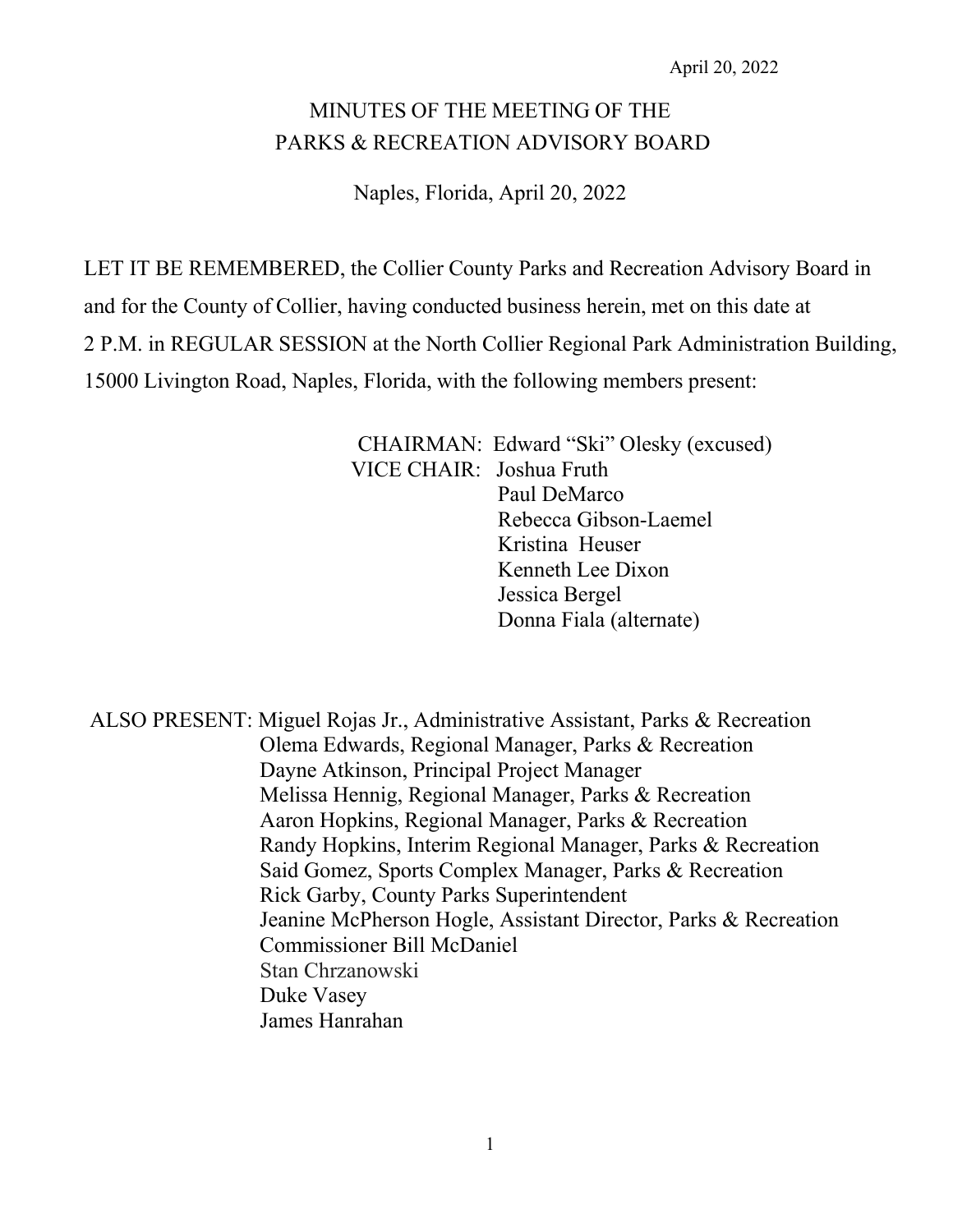### *Any persons in need of a verbatim record of the meeting may request a copy of the Zoom recording from the Collier County Parks & Recreation Department.*

### **I. Call to Order Acting Chairman Fruth** called the meeting to order at 2:03 p.m.

#### **II. Pledge of Allegiance and Invocation**  The Pledge of Allegiance was recited, and an invocation/moment of silence was observed.

# **III. Approval of Agenda**

*Acting Chair Fruth moved to approve the agenda. The motion was seconded. The motion was carried unanimously, 6-0.* 

# **IV. Previous Meeting Minutes**

*Ms. Gibson-Laemel moved to approve the March 16, 2022, meeting minutes. The motion was seconded by Ms. Bergel. The motion carried unanimously, 6-0.* 

**V. Public/Board Comments** None

# **VI. Capital Projects [Dayne Atkinson – Parks Project Updates]**

**Mr. Atkinson** detailed a PowerPoint presentation and reported that:

**Sugden Regional Park:** They are replacing the top rails, and completely replaced the dock decks this month using marine-grade lumber. The main support bolts on Dock 1 pilings were replaced. Dock 4, which was burned on New Year's Eve 2021, is being completely replaced and pilings were replaced. They're working on getting lights back up. The decking is 90% done. They're looking at doing a shade structure at the amphitheater and working on Dock 5 this fiscal year.

# **Ms. Gibson-Laemel** asked which docks those were.

**Mr. Atkinson** said Dock 1 is the one used for water skiing and Dock 2 is special needs. We did do some work around there. We added dock cleats and bumpers, but didn't replace the decking at Dock 2. Docks 1 and 2 are in the same location. Dock 2 is concrete and Dock 3 is next to it.

**East Naples Welcome Center:** We'll be able to occupy the Welcome Center for the U.S. Open Pickleball Championships this week. We received a TCO on April 14, but there is still work to be done. We can put furniture in it and occupy it for the U.S. Open. There's about six weeks of work that still needs to be done. There is nothing structural that will impact people in the building and it's safe. Sod was installed, as well as a new windscreen, and LED lights, lighting upgrades to the championship area.

**Veterans' Community Park:** We're making improvements for roller hockey. They're pressure washing the building in preparation for painting the exterior. They will install new AC. The building is nearly complete and we're working on a permit for the AC.

**Golden Gate Community Park:** We're waiting for progress on the pool. There's a push for Memorial Day for the Activities Pool.

**Sun-N-Fun Lagoon:** Work is ongoing. The push is to have all aquatic facilities and features there and at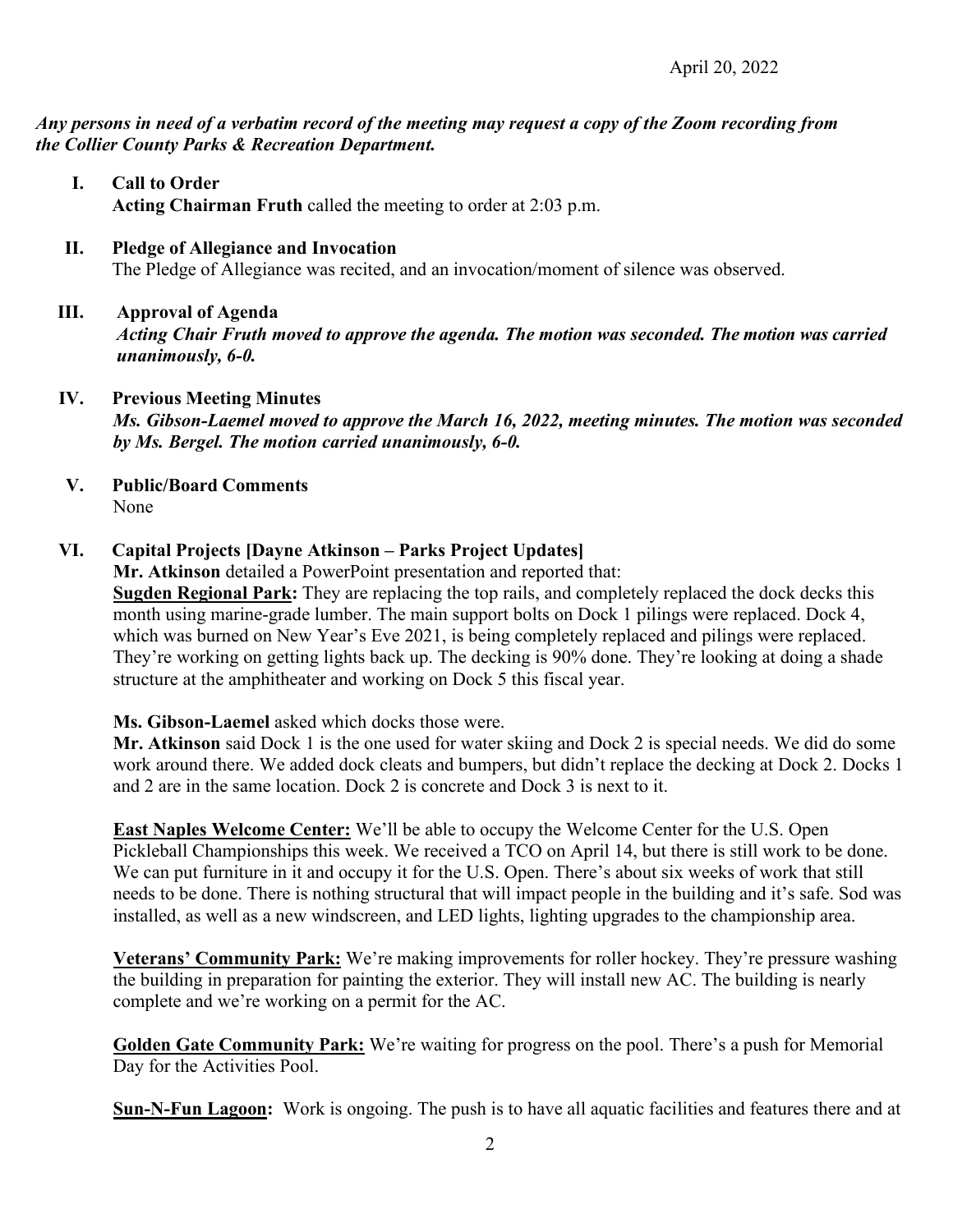all locations open by Memorial Day.

**Ms. Bergel** asked about the inspection on the building at Veterans Park, whether it's able to stand so they don't have to take it down.

**Mr. Atkinson** asked if she was talking about the roofing. The part we can't get a bid on is the insulation on the inside. We have nobody for that. We're waiting for a proposal from Advanced Roofing.

**Ms. Bergel** asked if it was a sound structure. She heard they'd have to close it for a year.

**Mr. Atkinson** said it was. They're recommending a roof repair, not a replacement, so they don't have to close it.

**Ms. Bergel** asked about the new fans and what they were going to do with the old fans. She knows someone who is interested in them.

**Ms. Edwards** said that if they are a County asset, worth over a certain amount each, they must dispose of them through the County. She will apprise her of that.

**Ms. Bergel** asked what he meant by AC.

**Mr. Atkinson** said they're putting in a new mini system, a sink and hot water. They're waiting for permits.

**Ms. Bergel** asked where they were going to put the sinks.

**Mr. Atkinson** said they would tie in to the same water source as the water fountain, outside the storage unit.

**Ms. Gibson-Laemel** asked how the buildings at Big Corkscrew were doing.

**Mr. Atkinson** said they were hoping to have the Maintenance Building done by May and the Aquatics Building should be done by June. There's an issue involving the third or fourth vendor for the pools. We hope to get the Community Building open for summer camp.

**Mr. Dixon** asked what keeps happening with the vendors.

**Mr. Atkinson** said sometimes they get smaller contractors who can't keep up with the schedule. The current contractor doesn't need the County business and if they get a bigger or better offer, they'll leave. **Mr. Dixon** asked if they leave or get fired.

**Mr. Atkinson** said we've had both. The County has had issues getting qualified subcontractors for the pools.

**Mr. Dixon** asked if they were working for the general contractor.

**Mr. Atkinson** said yes, the GC.

**Mr. DeMarco** asked about the irrigation at Immokalee Park.

**Mr. Atkinson** said that's still in the design phase for stormwater. It's a 30-year-old site. It's currently not up to code because there's no outflow. You're supposed to keep 100% onsite and that's not possible. That's why it gets flooded all the time. They're looking at outflows and the pool calculations and are still in design and moving forward. He usually expects Site Civil to take three to four months, but they're telling him it will take six months due to calculations that have to be done. There are landscaping requirements that weren't there 30 years ago. We're calling permitting to see if there are workarounds. Setback requirements are now different. They're the same issues that DAS had on their site to bring it up to code. We had build-up of sand, grass, etc. We don't even meet the elevation we originally had.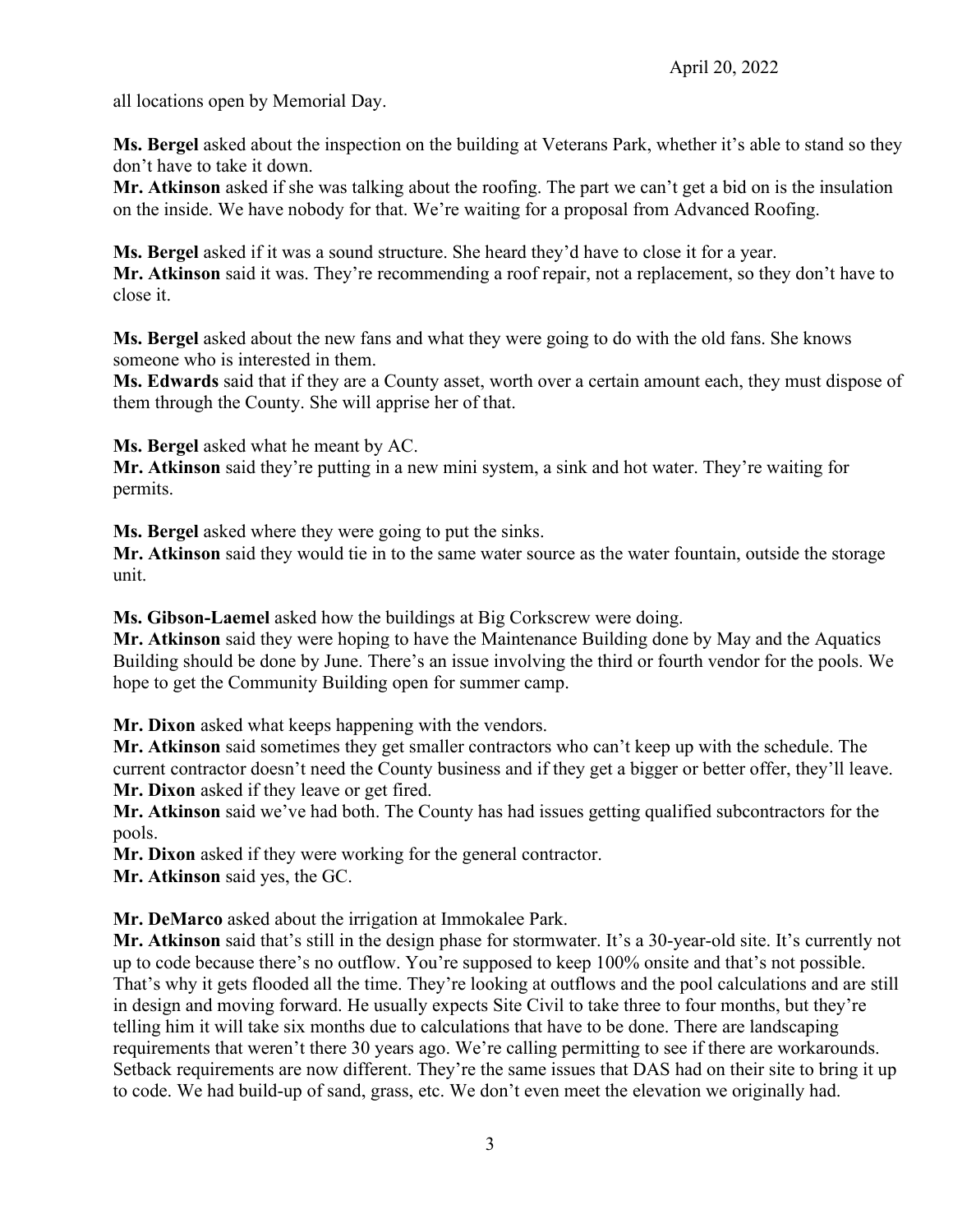**Ms. Gibson-Laemel** asked if it was smarter to find other properties.

**Ms. Edwards** said she was glad she asked. We're working to find other viable sites. They're looking at using impact fees. It's probably going to cost more to replace what we have. As soon as she gets a location and more information, she will report that to the PARAB.

**Mr. Atkinson** said they're looking at both options to bring the best options to the community. They're weighing where money is better spent.

**Ms. Gibson-Laemel** said the bathroom situation was dire in Immokalee.

**Mr. Atkinson** said we're looking at whether to rent or buy. They're looking at what they did in Golden Gate. For construction they brought in bathrooms with showers. They may do that.

**Acting Chair Fruth** said he could ask their consultant to look into another option. State statutes and DEP allow for backwash into the sanitation water system. That might help with the stormwater.

# **VII. New Business**

# **a. CAPRA Agency Accreditation: [Jeanine McPherson Hogle]**

**Ms. Hogle** provided a PowerPoint presentation on the process and reported that:

- Collier County was originally accredited by the Commission for Accreditation for Parks and Recreation Agencies in 2005.
- Accreditation occurs every five years.
- In 2005, four people worked on the process, more were involved in 2010 and in 2015, they had work groups working on each section.
- Accreditation has been useful for the County. In 2005, they barely scraped by during accreditation and by 2020, they were marked 100% complete.
- The CAPRA process is about a self-assessment. They must achieve mandatory benchmarks and can miss only six non-required standards to be accredited.
- The commission is a 15-member board and all members vote on accreditation.
- Collier County supports accreditation because it validates that industry standards are being met and best practices are being used.
- There are many community benefits, including the knowledge that the County has a responsible parks system and a highly livable community.
- Accreditation helps secure financial support and reduces costs.
- It's a benefit for the agency and staff because it provides positive publicity and political recognition; the real benefit is self-esteem.
- It creates an environment for regular review of operations, policies and procedures, and promotes continual improvement.
- Collier County's parks are known as a world-class parks system.
- Parks employees, including one in the video, have been recruited from Collier County.
- Mecklenburg County, N.C., has sent Collier County its best people, including Olema Edwards.
- Accreditation allows us to monitor trends and research; they heard about pickleball 20 years ago.
- The needs assessment provided 2,500 responses.
- The County looks at the bios of the commission people who visit so they can seek advice.

# **b. Paradise Coast Blueway Paddling Trail: [Melissa Hennig]**

**Ms. Hennig** presented a PowerPoint presentation and reported that:

- The County has been trying to get it designated as a Blueway for years.
- The Blueway goes north to the Great Calusa Blueway in Fort Myers, all the way to Monroe County.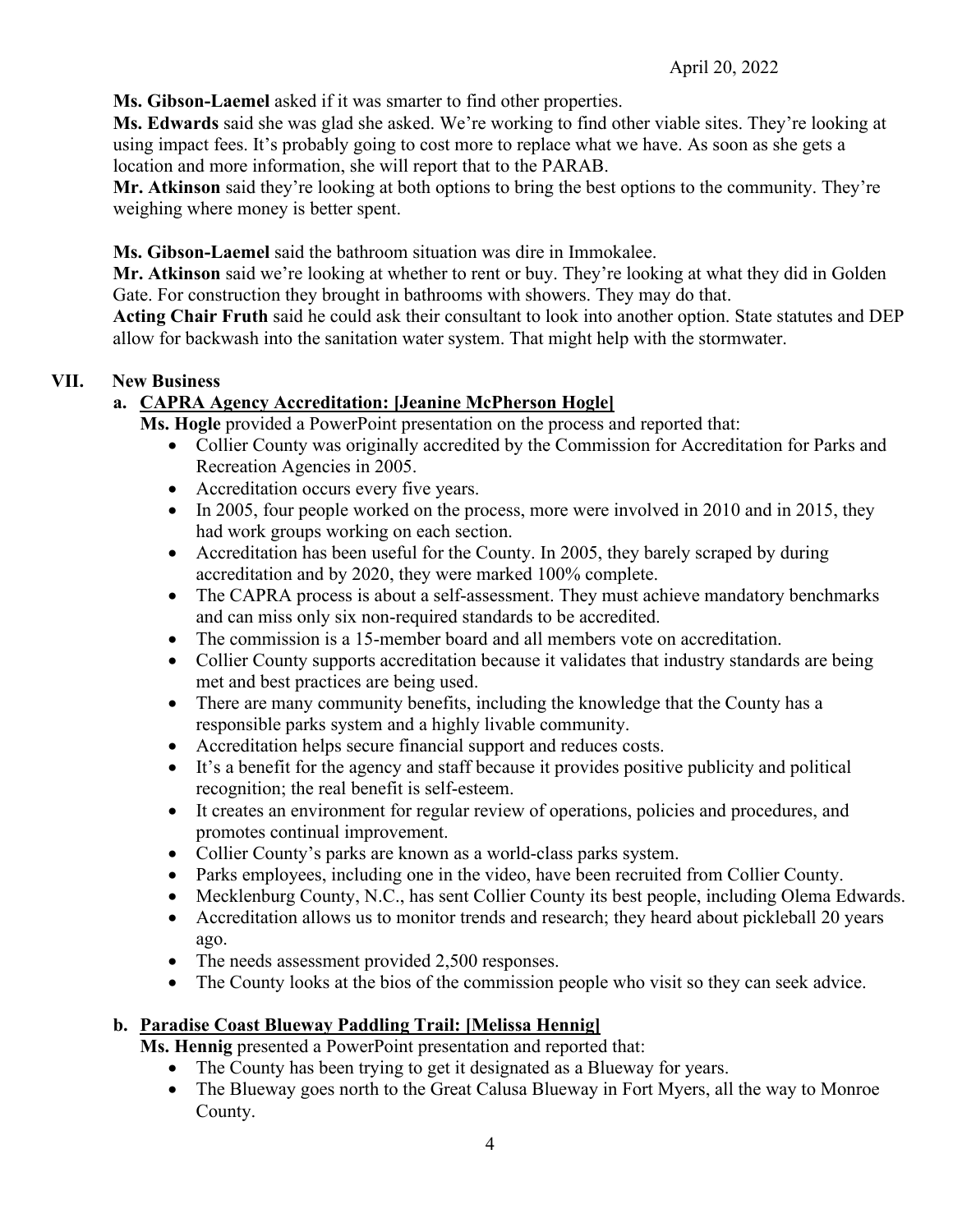- The designation connects trails in Florida, encourages conservation, provides recognition for trails and partners and raises public awareness.
- The County's goal is to get its Blueway linked to the State website: Floridadep.gov/paddlingtrails
- The next steps, if the Board recommends submitting this, would be to go to the Florida Greenways Trails and Council Meeting in September.

**Mr. DeMarco** asked what the downside would be.

**Ms. Hennig** said the process could take years to get an agreement with other agencies. They're already actively managed. We talked about eventually putting markers on the Ten Thousand Island mangroves because they all look alike.

**Mr. Dixon** asked if there was a cost involved.

**Ms. Hennig** said there was no cost.

**Ms. Edwards** said there would be a cost to install the mangrove markers. They're looking into that.

**Mr. Vasey** said the County really doesn't need a navigational item.

**Ms. Hennig** asked for Board approval.

# *Mr. Dixon recommended that the Board of County Commissioners apply for designation of the Paradise Coast Blueway Paddling Trail through the Florida Office of Greenways and Trails. Ms. Gibson-Laemel seconded it. The motion carried unanimously, 6-0.*

# **c. Cinco de Mayo Request [Said Gomez]**

**Mr. Gomez** said they're asking for a permit for a Cinco de Mayo Celebration from noon-10:30 p.m. on Saturday, May 7, at the Immokalee Sports Complex. It was approved last year, but this year they plan to sell alcohol. There's a lot of interest and local partners have joined.

**Mr. DeMarco** said he was under the impression that if it was approved before, it would be approved the next year. If there's a major change, he didn't think they needed to review it. **Ms. Edwards** said she thought so, but wanted to follow procedures just in case, because they were adding alcohol.

# *Mr. DeMarco voted to recommend approving the permit for a Cinco de Mayo Celebration with alcohol on May 7. Ms. Gibson-Laemel seconded it. The motion carried unanimously, 6-0.*

**Mr. Said** noted that there's an Earth Day event this Friday and urged them to attend. There are many local partners and participants who will be helping clean up the Immokalee community.

**Acting Chair Fruth** asked if they tracked events and agreements in any way and asked if they could provide them to the Board.

**Ms. Edwards** said they could make a spreadsheet and include that on the Director's Highlights.

**Mr. DeMarco** said it wasn't too long ago that they allowed the alcohol requests to come before them first.

**Ms. Gibson-Laemel** suggested a list in the agenda. It's nice to know what's happening and what's coming up in the next month.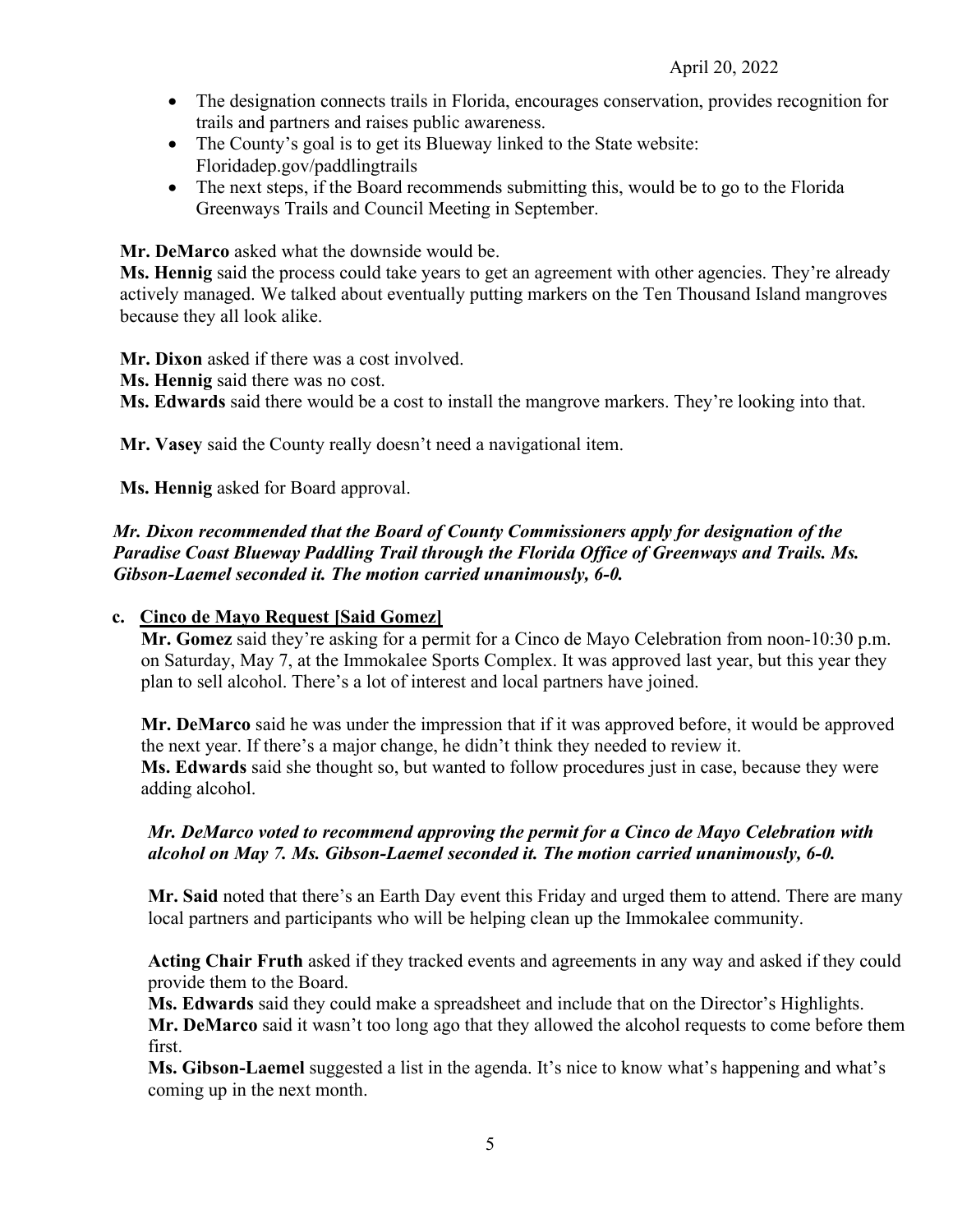# **d. Barry Williams' Retirement [Olema Edwards]**

**Ms. Edwards** said there will be a party for Barry Williams from 4-7 p.m. this Friday at The Cove Bar at the Paradise Coast Sports Complex. She invited everyone to come. His legacy is very important to the Division.

**Mr. Dixon** asked if there was a replacement yet.

**Ms. Edwards** said she's the interim director. They're waiting for a new County Manager to be hired before moving forward on Barry Williams' replacement.

# **VIII. Director's Highlights [Olema Edwards]**

**Ms. Edwards** reported on past and upcoming events:

- There were five Easter events over the past two weeks. Eagle Lakes Community Park partnered with Golden Gate Community to offer an underwater egg hunt that drew 350 participants; an adaptive-inclusive Easter event drew more than 300 participants who painted at Golisano Children's Museum and Operation Topaz (dog rescue); more than 250 participants attended Immokalee Park's Easter event; Vineyards Community Park partnered with athletics and had more than 800 participants; more than 1,000 attended the Big Corkscrew Island Regional Park Easter event; the total was more than 2,700 at the County's five Easter events.
- Immokalee Park will hold an Earth Day event, as will Conner Park on Bluebill Avenue and North Collier Regional Park.
- There was a Volunteer Luncheon on April 16 to recognize parks volunteers, who saved the county the equivalent cost of nine FTEs working. Our volunteers are extraordinary, so we want to thank them.
- The U.S. Open Pickleball Championships start Friday and end Saturday, April 30. Participants come from around the world to play.

**Mr. DeMarco** asked if there was an update on the two discussions from last month, the cell towers and the horse event.

**Ms. Edwards** said that Horses on the Beach will not happen. The County Attorney says horses are not allowed on County beaches. She hasn't heard from the group since then.

**Mr. DeMarco** asked about the cell tower road application. We submitted our blessings, but there are representatives who own land the road will go through who didn't show up.

**Ms. Edwards** said Ms. Jahn, the attorney who represented the applicants, has been in contact with them and she understands some homeowners disagree with the application.

**Mr. Dixon** asked if there had been any Board action on that.

**Mr. Atkinson** said there had been none. The only contact they'd had with neighbors is that they're asking for proper lights around the parking spaces, sufficient lighting so it's well lit. They wanted additional lights in the parking lots, not just on the pass through.

**Mr. Dixon** said he just wanted to make sure they didn't want it brought back before the PARAB and that issues were resolved.

**Ms. Edwards** said she'd research that and speak to Ms. Jahn, the attorney who represented the cell tower applicants.

**Commissioner McDaniel** said if it hasn't come before the Board, was there an issue with the neighborhood?

**Mr. DeMarco** said there was a representative who owned property that this newly built road would touch on. Our decision was to work with the information we had.

**Commissioner McDaniel** said he was spearheading the effort to place cellphone towers on all County-owned property. Some require no rezoning, some require Planning Commission or BCC